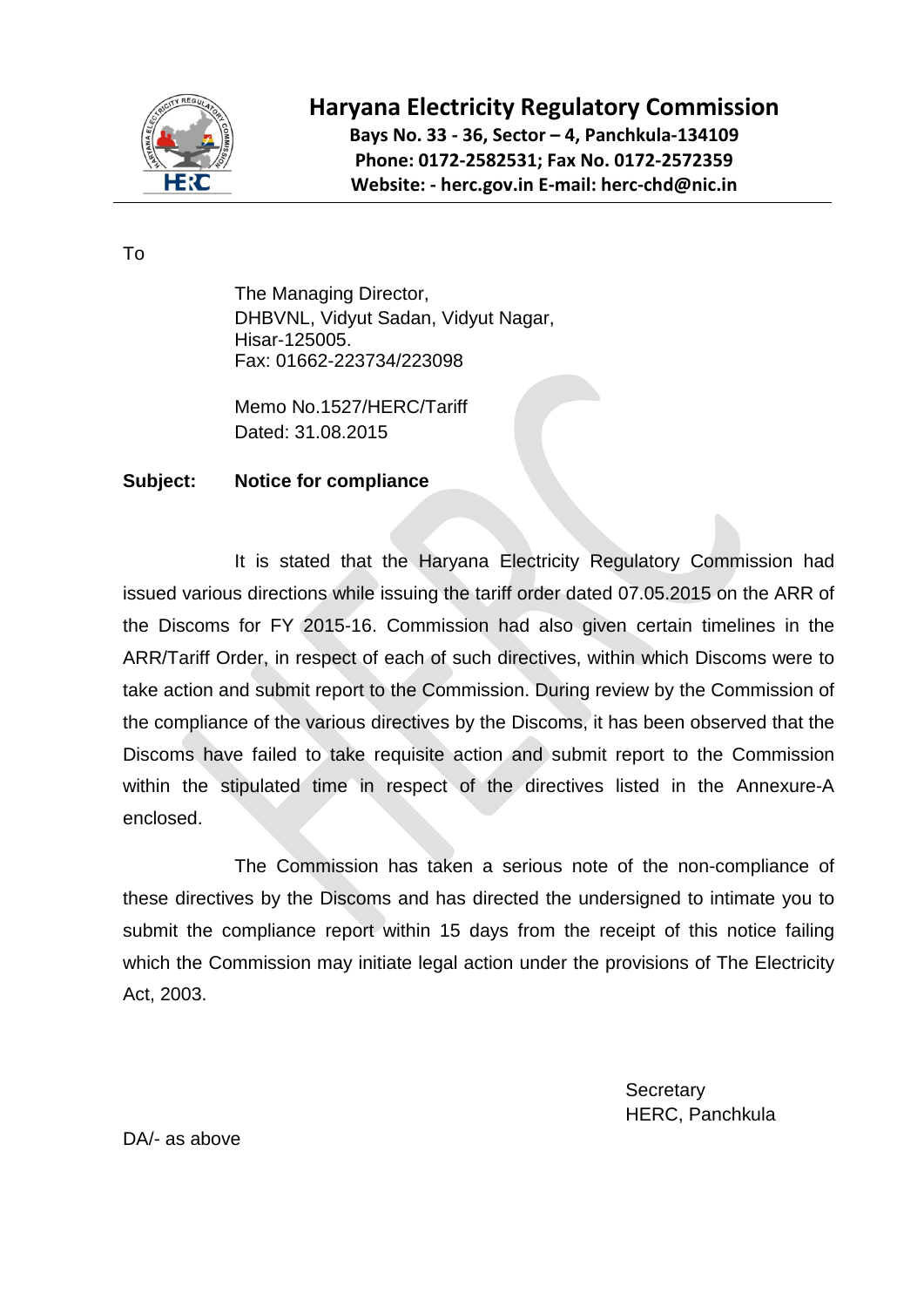## **Directives relating to DHBVNL on which compliance has not been reported.**

-1-

| Sr.<br>No. | <b>Description of Directives</b>                                                                                                                                                                                                                                                                                                                                                                                                                                                                                                                                                                                                                                                                                                                                                                                                                                                                                                                                                       | <b>Comment</b>                                                                                                                                                                                                                                                                                                                                                                |
|------------|----------------------------------------------------------------------------------------------------------------------------------------------------------------------------------------------------------------------------------------------------------------------------------------------------------------------------------------------------------------------------------------------------------------------------------------------------------------------------------------------------------------------------------------------------------------------------------------------------------------------------------------------------------------------------------------------------------------------------------------------------------------------------------------------------------------------------------------------------------------------------------------------------------------------------------------------------------------------------------------|-------------------------------------------------------------------------------------------------------------------------------------------------------------------------------------------------------------------------------------------------------------------------------------------------------------------------------------------------------------------------------|
| 1.         | In the public hearing the issue of theft of power /<br>tampering of energy meter by the employees of the<br>power Utilities was also raised. The Commission directs<br>the Discoms to submit details of such cases along with<br>action taken regarding the same within two months from<br>the date of this Order.<br>Further, in case of Government employee defaults in<br>making payment of its electricity bill or if found indulged<br>in theft/unauthorised use of electricity then such arrears<br>or penalty shall be recovered from the employee's salary<br>for which utilities may write to his/her department to<br>initiate action in this regard. In the case of electricity<br>connections to Government quarters, at the time of<br>change in occupant takeover/handover report shall be<br>sent to concerned sub-division office so that dues can be<br>settled and legal compliance is made. In case of non-<br>compliance of above temporary supply tariff shall be | DHBVNL has not submitted details of<br>such cases along with action taken<br>regarding theft of power / tampering of<br>energy meter by the employees of the<br>power Utilities.<br>Further, during public hearing Nigam<br>agreed to get a general instruction<br>issued from the Chief Secretary office<br>but it seems that no action has been<br>taken by them till date. |
| 2.         | applicable to such premises.<br>Release of pending connections/load<br>The Commission further directs the Discoms to expedite<br>the release of pending applications for new connections<br>as well as load enhancement. The backlog should be<br>removed within three months from the date of this Order<br>and the Discoms shall submit a quarterly progress report<br>on the same. Status of consumer applications shall also<br>be hosted on website of respective Discoms<br>The Commission further directs the Discoms to<br>implement the Haryana Electricity<br>Regulatory<br>Commission (Single Point Supply to Employers' Colonies,<br>Group Housing Societies and Residential or Commercial<br>cum Residential Complexes of Developers) Regulations,<br>2013 including its subsequent amendments.<br>The Commission directs the Discoms to release DS<br>connections to such dwelling units as per the policy and<br>charge them accordingly.                               | The detailed report and quarterly<br>have<br>report<br>been<br>progress<br>not<br>submitted by DHBVNL. With the non-<br>release of pending connections, Nigam<br>is incurring financial losses and it shows<br>administrative lapse on the part of the<br>Nigam Officers.                                                                                                     |
| 3.         | Further, commercial viability and suitability of extending<br>the spot billing concept to other areas be explored and<br>report be submitted by 30.06.2015.                                                                                                                                                                                                                                                                                                                                                                                                                                                                                                                                                                                                                                                                                                                                                                                                                            | DHBVNL has not submitted their report<br>in this regard. This shows lapse on the<br>part of the concerned Nigam Officers.                                                                                                                                                                                                                                                     |
| 4.<br>5.   | The Commission feels that human interventions in meter<br>reading need to be avoided as far as possible. As such, it<br>is suggested that implementation of Automated Meter<br>Reading in phased manner be explored and report in this<br>reference be submitted by 30.06.2015.<br>The Commission directs Discoms to examine the                                                                                                                                                                                                                                                                                                                                                                                                                                                                                                                                                                                                                                                       | DHBVNL has not submitted their report<br>in this regard.<br>Feasibility<br>report<br>has<br>not<br>been                                                                                                                                                                                                                                                                       |
|            | possibility of providing the option of self-reading to its                                                                                                                                                                                                                                                                                                                                                                                                                                                                                                                                                                                                                                                                                                                                                                                                                                                                                                                             | submitted in this regard.                                                                                                                                                                                                                                                                                                                                                     |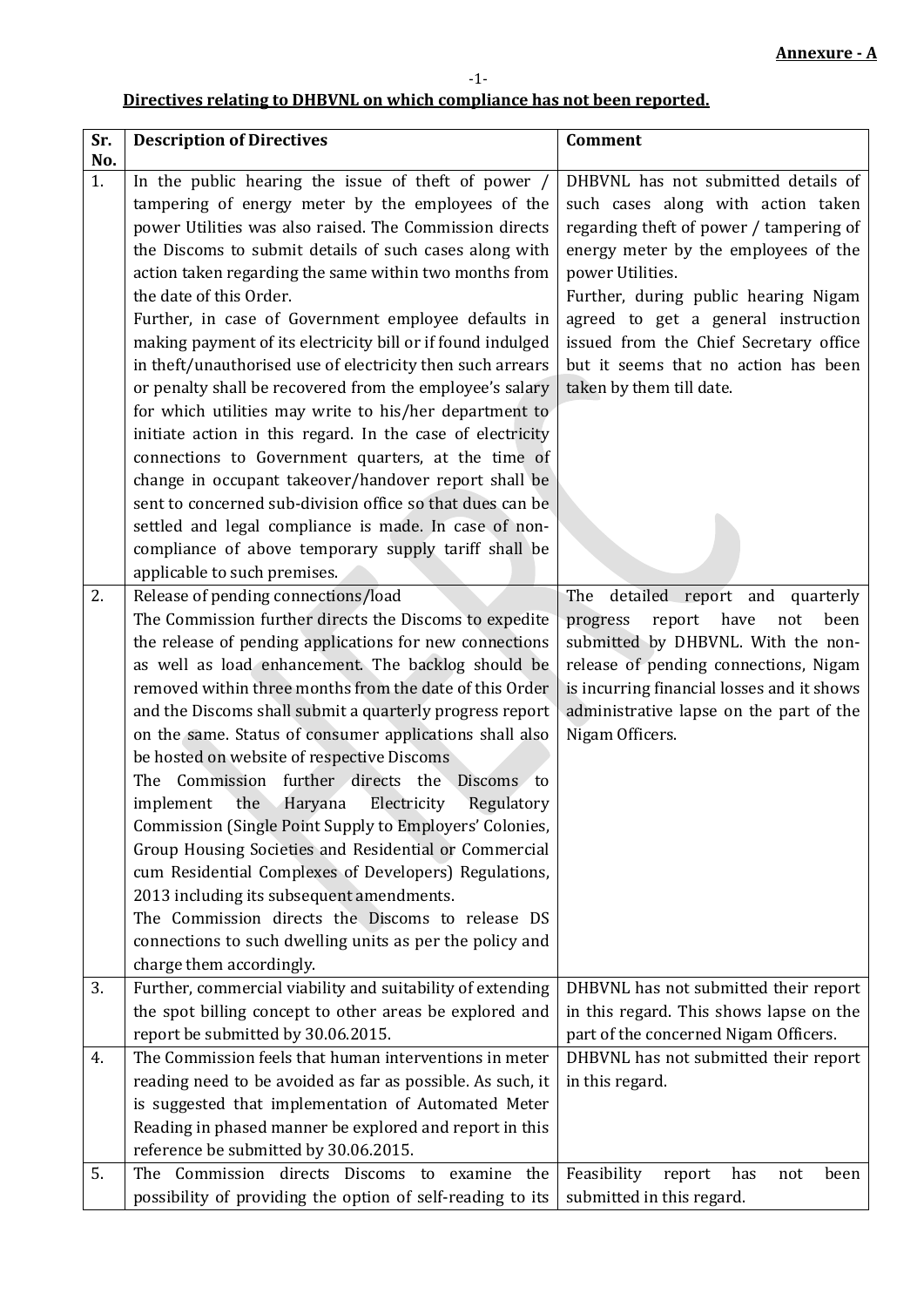|    | $-2-$                                                                                                                                                                                                                                                                                                                                                                                                                                                                                                                                         |                                                                                                                                                                                                                                                                                                                                                                                                                                                                                                                                                            |
|----|-----------------------------------------------------------------------------------------------------------------------------------------------------------------------------------------------------------------------------------------------------------------------------------------------------------------------------------------------------------------------------------------------------------------------------------------------------------------------------------------------------------------------------------------------|------------------------------------------------------------------------------------------------------------------------------------------------------------------------------------------------------------------------------------------------------------------------------------------------------------------------------------------------------------------------------------------------------------------------------------------------------------------------------------------------------------------------------------------------------------|
|    | consumer enabling them to submit their meter reading<br>through email/SMS etc. to their respective sub-division<br>offices, in order to restrict malpractices by meter<br>readers. Feasibility report in this regard be submitted<br>within two months from the date of this Order.                                                                                                                                                                                                                                                           |                                                                                                                                                                                                                                                                                                                                                                                                                                                                                                                                                            |
| 6. | It was also directed that the cadre of Cashiers may be<br>considered as diminishing cadre and they may be<br>deployed elsewhere as per requirement. As such, the<br>Discoms are again directed to take necessary action to<br>gradually phase out bill/revenue collection at their<br>offices by exploiting the options available i.e. collections<br>through banks/post offices/agencies/ vendors<br>at<br>competitive rates. The Discoms shall report progress<br>achieved regarding this within two months from the date<br>of this Order. | Nigam has not submitted report on<br>progress achieved regarding phasing<br>out bill/revenue collection from their<br>offices by exploiting the<br>options<br>i.e.<br>collections<br>available<br>through<br>banks/post offices/ agencies/vendors<br>at competitive rates.<br>Nigam has also not submitted the policy<br>framed by them regarding payment of<br>energy bills through on-line/banks or<br>other modes.<br>Further, non-implementation of this<br>directive may lead to increase in<br>criminal activity and financial loss to<br>the Nigam. |
| 7. | <b>Energy Efficiency &amp; Demand Side Management</b><br>The Commission directs the Discoms to submit technical                                                                                                                                                                                                                                                                                                                                                                                                                               | DHBVN has not submitted the technical<br>potential report, Load and Market                                                                                                                                                                                                                                                                                                                                                                                                                                                                                 |
|    | potential report, Load and Market Research Design and                                                                                                                                                                                                                                                                                                                                                                                                                                                                                         | Research Design & development of                                                                                                                                                                                                                                                                                                                                                                                                                                                                                                                           |
|    | development of baseline data along with comprehensive                                                                                                                                                                                                                                                                                                                                                                                                                                                                                         | baseline data along with comprehensive                                                                                                                                                                                                                                                                                                                                                                                                                                                                                                                     |
|    | DSM plan latest by 30.06.2015. The Discoms shall submit                                                                                                                                                                                                                                                                                                                                                                                                                                                                                       | DSM plan. A report regarding initial                                                                                                                                                                                                                                                                                                                                                                                                                                                                                                                       |
|    | a report regarding initial DSM program which can be                                                                                                                                                                                                                                                                                                                                                                                                                                                                                           | <b>DSM</b><br>which<br>program<br>can<br>be                                                                                                                                                                                                                                                                                                                                                                                                                                                                                                                |
|    | implemented in its area of supply on the basis of the data<br>and studies conducted by the Bureau of Energy                                                                                                                                                                                                                                                                                                                                                                                                                                   | implemented in its area of supply on the<br>basis of the data and studies conducted                                                                                                                                                                                                                                                                                                                                                                                                                                                                        |
|    | Efficiency (BEE) by 31.05.2015.                                                                                                                                                                                                                                                                                                                                                                                                                                                                                                               | by the Bureau of Energy Efficiency                                                                                                                                                                                                                                                                                                                                                                                                                                                                                                                         |
|    |                                                                                                                                                                                                                                                                                                                                                                                                                                                                                                                                               | (BEE) is also to be submitted by<br>DHBVNL.                                                                                                                                                                                                                                                                                                                                                                                                                                                                                                                |
| 8. | <b>Consumer Complaints</b>                                                                                                                                                                                                                                                                                                                                                                                                                                                                                                                    | Report of action taken on developing                                                                                                                                                                                                                                                                                                                                                                                                                                                                                                                       |
|    | The Commission directs Utilities to strengthen the                                                                                                                                                                                                                                                                                                                                                                                                                                                                                            | mechanism to pay penalty to the                                                                                                                                                                                                                                                                                                                                                                                                                                                                                                                            |
|    | handling mechanism<br>by<br>complaints<br>continuous<br>feedback from<br>and<br>monitoring<br>the<br>consumers.                                                                                                                                                                                                                                                                                                                                                                                                                               | affected consumers in case the Discoms                                                                                                                                                                                                                                                                                                                                                                                                                                                                                                                     |
|    | Mechanism may also be developed and put in practice to                                                                                                                                                                                                                                                                                                                                                                                                                                                                                        | fail to adhere to the Standard of<br>Performances has not been submitted.                                                                                                                                                                                                                                                                                                                                                                                                                                                                                  |
|    | pay penalty to the affected consumers in case the                                                                                                                                                                                                                                                                                                                                                                                                                                                                                             | No action has been taken on this                                                                                                                                                                                                                                                                                                                                                                                                                                                                                                                           |
|    | Discoms fail to adhere to the Standard of Performances.                                                                                                                                                                                                                                                                                                                                                                                                                                                                                       | directive.                                                                                                                                                                                                                                                                                                                                                                                                                                                                                                                                                 |
|    | Report of action taken in this regard shall be submitted                                                                                                                                                                                                                                                                                                                                                                                                                                                                                      |                                                                                                                                                                                                                                                                                                                                                                                                                                                                                                                                                            |
|    | by 30.06.2015.                                                                                                                                                                                                                                                                                                                                                                                                                                                                                                                                |                                                                                                                                                                                                                                                                                                                                                                                                                                                                                                                                                            |
| 9. | The Commission also observed that large number of                                                                                                                                                                                                                                                                                                                                                                                                                                                                                             | Report on the timely returning and                                                                                                                                                                                                                                                                                                                                                                                                                                                                                                                         |
|    | damaged DTs, poles etc. are laying in the area of                                                                                                                                                                                                                                                                                                                                                                                                                                                                                             | accounting of public property in their                                                                                                                                                                                                                                                                                                                                                                                                                                                                                                                     |
|    | distribution licensee unattended/without any protection                                                                                                                                                                                                                                                                                                                                                                                                                                                                                       | stores/workshops<br>has<br>been<br>not                                                                                                                                                                                                                                                                                                                                                                                                                                                                                                                     |
|    | leading to decay and pilferages of public assets.                                                                                                                                                                                                                                                                                                                                                                                                                                                                                             | submitted by the Nigam.                                                                                                                                                                                                                                                                                                                                                                                                                                                                                                                                    |
|    | Commission directs distribution Utilities to prepare<br>suitable guidelines for timely returning and accounting                                                                                                                                                                                                                                                                                                                                                                                                                               |                                                                                                                                                                                                                                                                                                                                                                                                                                                                                                                                                            |
|    | of public property in their stores/workshops so that                                                                                                                                                                                                                                                                                                                                                                                                                                                                                          |                                                                                                                                                                                                                                                                                                                                                                                                                                                                                                                                                            |
|    | same can be further attended and utilized or disposed                                                                                                                                                                                                                                                                                                                                                                                                                                                                                         |                                                                                                                                                                                                                                                                                                                                                                                                                                                                                                                                                            |